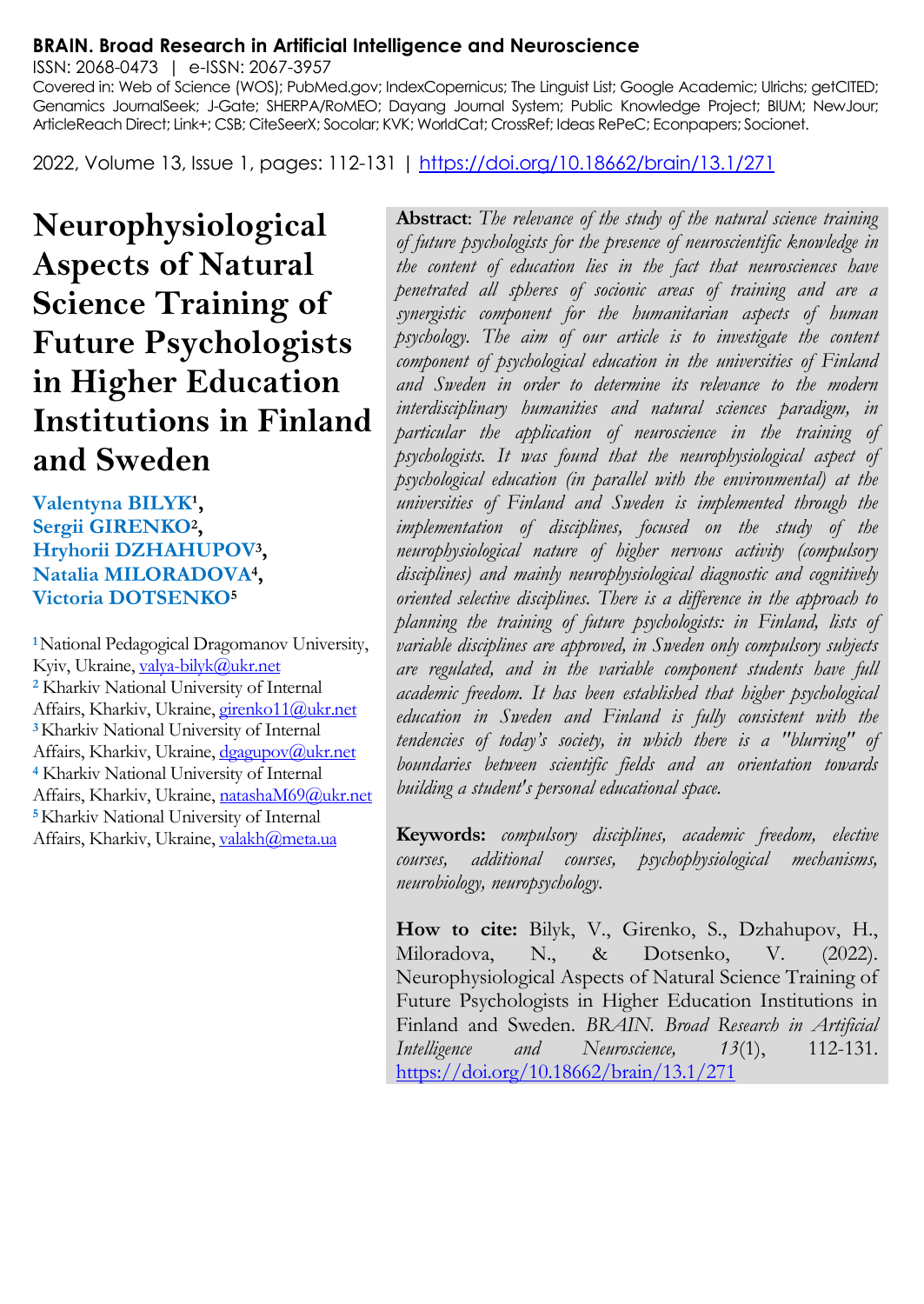### **Introduction**

Today's approach to the training of psychologists, sociologists, teachers, and other specialists in liberal professions is now undergoing profound transformations.

Martynenko (2013) singles out the defining criteria of vocational education within the Bologna process, namely: "creation of a single pan-European space in the field of higher education for harmonization of national educational systems and strengthening of trust between subjects of education; increasing the mobility and compliance of students, teachers and citizens with the European labor market; compatibility of qualifications at the university and postgraduate stages of training". This approach makes it relevant to study and compare the content of university education in individual countries and assess such content in accordance with the requirements of post-classical education, in which there is a close interdisciplinary relationship in most humanities and natural and technical areas of training.

In the light of a new educational, social and even cultural paradigm, the psychological and neurophysiological features of the subjects of social activity come to the fore. Thus, neuroscience becomes an integral component not only of psychological education, but also a tool for human knowledge of themselves, their capabilities and intentions. Thus, Randolph, McCrea, & Barr (2005) believe that the psychology of activity management, which contains stressors (sports, education), especially when it comes to the emerging personality, should constantly rely on neuropsychological diagnosis of destructive influences. This forces us to pay more attention to the biological basis of higher mental processes in the training of future psychologists.

Neurosciences are extremely congruent with today's tendencies in education, in particular performativity as a cross-cutting method of learning and individual synthesis and production of new knowledge within personal educational and life trajectories. This applies primarily to the humanities. The latter almost abandoned reproductive learning, which was based on the current mechanisms of perception, understanding and memory (Trifonas, 2003). For example, teachers' ignorance of the neuropsychological mechanisms of mental activity leads to the fact that teachers pay excessive attention to one of the cognitive processes. For example, it was previously believed that the acquisition of knowledge and training of memory should automatically improve the personality as a whole (Sala, & Gobet, 2017). This is a typical mistake caused by a misunderstanding of the integrity and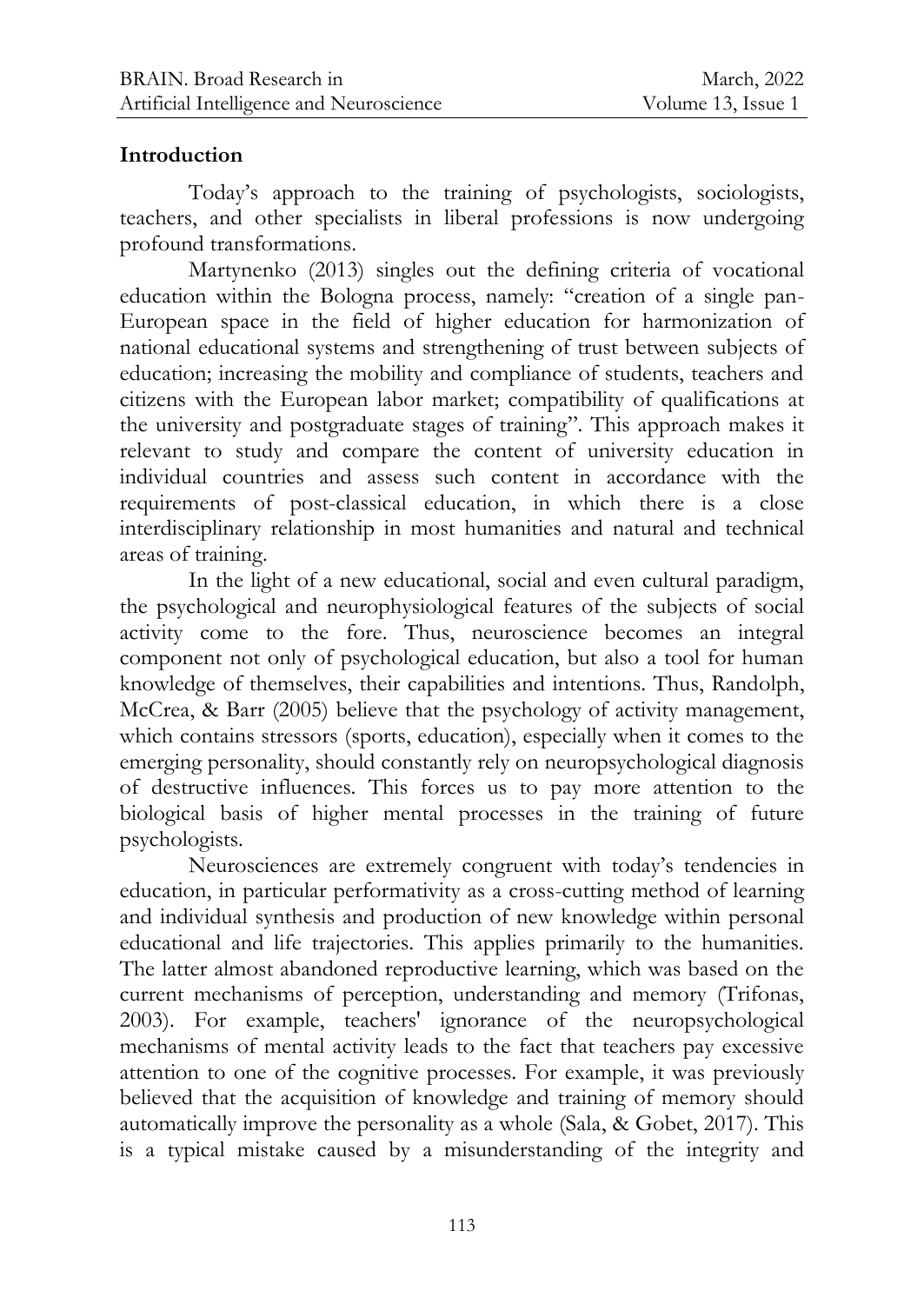multilevel nature of the human neural system, in which sensory, kinesthetic, intuitive or other neural channels of reality are equally important, although they vary depending on the phenotype and lateral profile. This fact highlights the relevance to studying neurophysiological aspects of natural science training for future psychologists.

From the beginning of the XXI century, in connection with the needs of the humanities and medical sciences, the neuroscientific foundations of mental processes began to develop actively. There are three areas: general methodological and theoretical foundations of neuroscience (Bagozzi, & Lee, 2017), neurophysiological nature and connection of mental processes and phenomena (motivation, memory, thinking, behavior, decision making) (Baddeley, 2017) and neurophysiological the nature of psychological disorders within the neurological norm (deviant behavior, addictions) and pathology (cerebral disorders, developmental delays, etc.). However, the latter aspect is not separated from the previous ones, as functional neurological disorders can manifest themselves as neurotic: addictive, compulsive, risky behavior (Ross, Duperrouzel, Vega, & Gonzalez, 2016). Such trilateral researches in a complex can serve in psychology not only for therapy, but also preventive activity on the prevention of behavioral aberrations, spontaneous decisions, attacks of affect; allow to model psychotherapeutic process on many initial parameters.

On the positive side, since the 2000s, a common interdisciplinary categorical apparatus and non-medical research methods have been gradually developed and become established for psychology, sociology, pedagogy, and neuroscience (Becker, 2014).

For a long time, clinical and counseling psychology used only nonmedical methods in diagnosis - conversation, testing, observation. This has always made it difficult to identify nosological units that are on the brink of psychology and neurology or psychiatry. Later it became clear that such disorders, although they can be corrected with the help of psychotherapy, are still more sensitively determined when measuring neurophysiological and often visceral parameters (Słoniak, 2012). This led to the interpenetration of psychology, correctional pedagogy on the one hand and on the otherneurophysiology.

Subsequently, in the correction of conditions and diseases on the verge of neurotic and psychotic disorders, in the planning of rehabilitation and corrective measures increasingly began to use neurophysiological parameters, which significantly expanded the range of medical and psychological history. Therefore, not only medicine, but also socionymic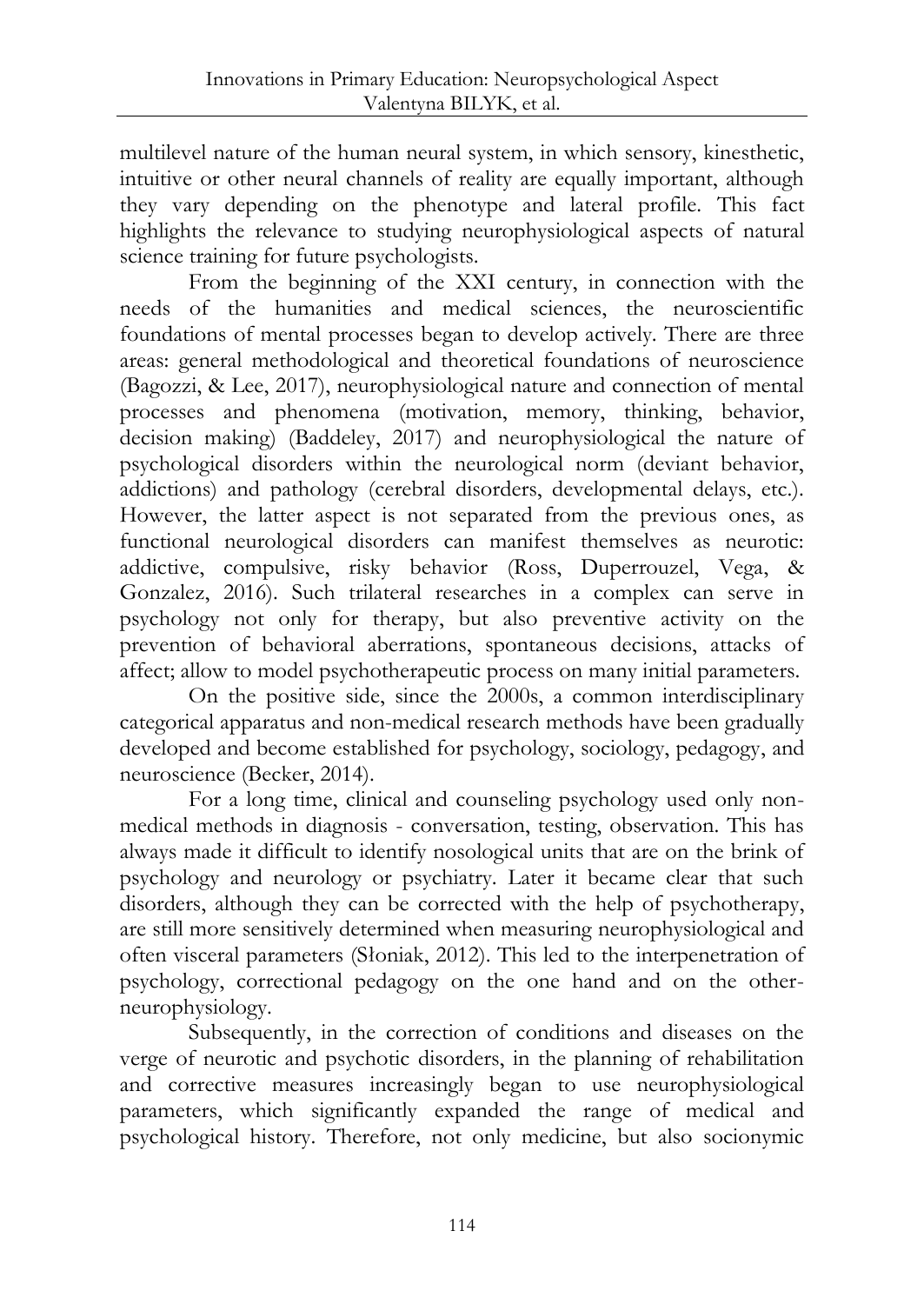practices (psychological counseling, coaching, social support) began to be accompanied by neuropsychology (Voigt, 2019).

The above trends make relevant the problems of studying neurophysiological aspects in the context of natural sciences at the faculties of training of psychologists, which lays the foundations of a multimodal psychological and physiological approach in future professional practice.

Therefore, the *purpose of our article* is to study the content of psychological education for the presence of natural science training and its neurophysiological aspects. In particular, the object of study was higher psychological education in Finland and Sweden as countries that are demonstrating a rapid entry into the latest educational and scientific space.

Given the above, we consider it appropriate in our study to determine the state of implementation of natural science training of future psychologists in leading universities in Finland, namely: Jyväskylän Yliopisto / University of Jyväskylä, Turun Yliopisto / University of Turku and Itä-Suomen Y University Eastern Finland.

### **Training of future psychologists in higher education institutions in Finland**

Finland has long established itself as a country with a very high level of higher education. Higher education institutions in this country are represented by 20 universities and 29 institutes with state status and a high level of autonomy. Interestingly, their autonomy is manifested, starting from decisions on enrollment of students for study, approval of curricula and extends to the rules for obtaining scientific degrees (Zhernokleev, & Pushkarova, 2006). It is the high level of autonomy that allows the scientific and pedagogical staff to vary the content of psychological education in the direction of biological, in particular neurophysiological aspects.

Jyväskylän Yliopisto / University of Jyväskylä is one of the most famous multidisciplinary higher education institutions in Finland. There are 7 faculties in its structure, including Psykologian Laitos / Faculty of Psychology, where future psychologists are trained. Through various research programs, this university cooperates with almost 900 institutions of higher education in the world (Jabłoński, 2019). Research work in Finnish higher education institutions, according to Zhernokleev, & Pushkarova (2006), is compulsory because "according to Finnish law , higher education institutions should carry out practical training of students on the example of their own research and achievements. This helps to avoid theorizing in the study of natural sciences and link them directly to future psychotherapeutic practice.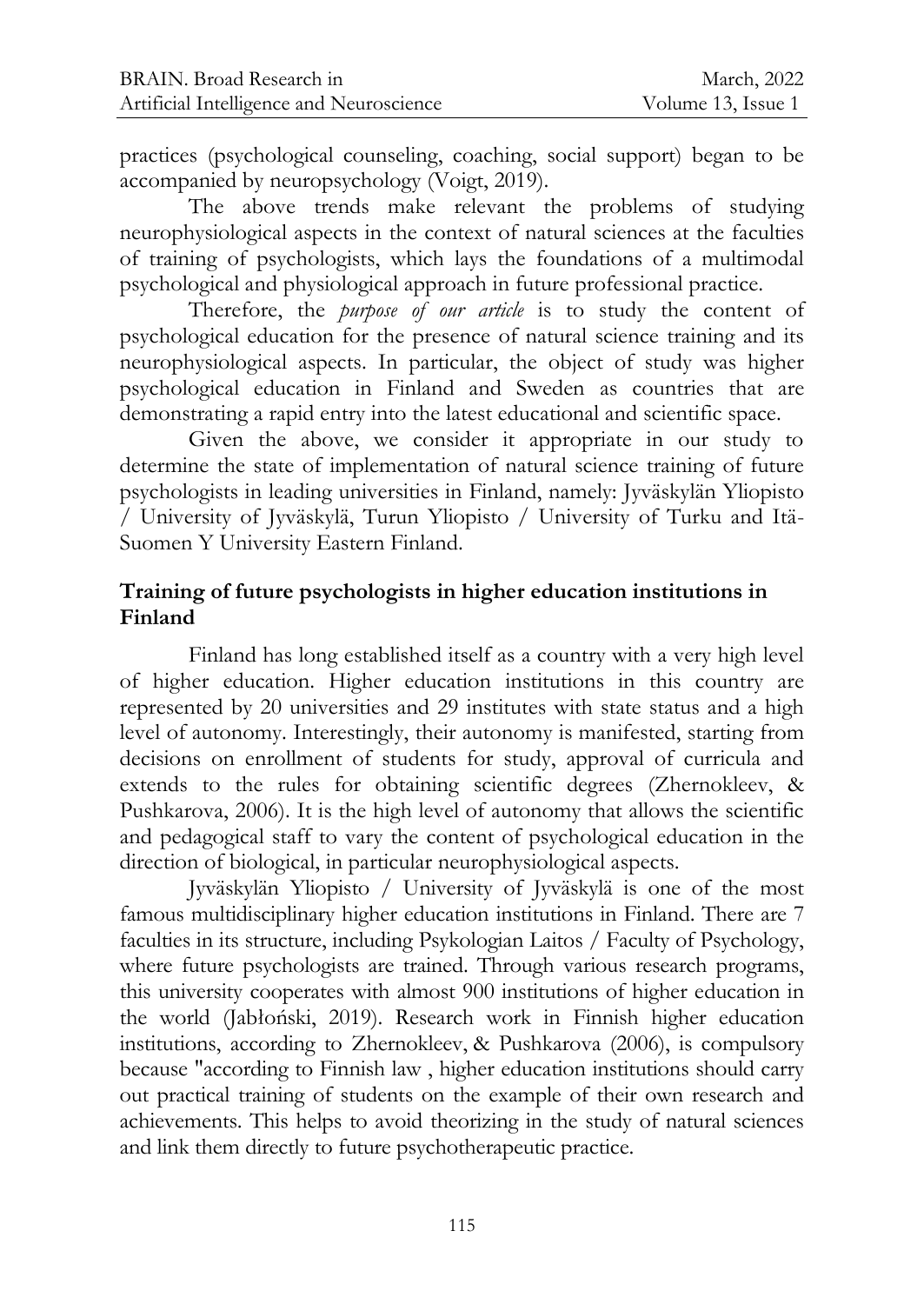An analysis of the curriculum for the training of future psychologists, which is located on the official website of the University of Jyväskylä, gives reason to note that natural science training in it is 30 credits, that is, 10% of the total volume (300 ECTS credits), namely: 15 credits a student receives as a result studying the required basic courses: "Anatomia ja fysiologia keskusja ääreishermoston / Anatomy and physiology of the central nervous system", "Kokeelliset neurobiologia menetelmät / Experimental methods in neurobiology", "Aivojen visualisoinnin perusteet / Basics of brain imaging" (Table 1) and 15 credits from the list of suggested selected disciplines: "Kognitiivinen neurobiologia käytännön harjoittelu / Cognitive neurobiological tutorial", "Kognitiivisen neurobiologia ajankohtaiset asiat / Actual problems of cognitive neurobiology", "Oppiminen ja muisti neurobiologia / Neurobiology of learning and memory", "Hermolihasjärjestelmän kinesiologia / Kinesiology of the nervous systems and", "Kognitiivisen neurotieteen menetelmät / Methods of cognitive neuroscience." (Table 2).

**Table 1.** Excerpt from the curriculum for future psychologists at Jyväskylän Yliopisto / Jyväskylä University (compulsory disciplines)

| Code    | Pakolliset core-kurssit / Compalsory courses                                                                  | Credits | Semester |
|---------|---------------------------------------------------------------------------------------------------------------|---------|----------|
| CIBA110 | Anatomia ja fysiologia keskus-ja<br>ääreishermoston / Anatomy and physiology<br>of the central nervous system |         | 1, 2     |
|         | Kokeelliset neurobiologia menetelmät<br>CIBA120   Experimental methods in neurobiology                        |         |          |
| CIBA130 | Aivojen visualisoinnin perusteet / Basics of<br>brain imaging                                                 |         | 2, 3     |

**Table 2.** Excerpt from the curriculum for future psychologists at Jyväskylän Yliopisto / Jyväskylä University (elective disciplines)

| Code    | Valikoiva kurssit / Elective courses                                                               | Credits | Semester |
|---------|----------------------------------------------------------------------------------------------------|---------|----------|
| CIBA140 | Kognitiivinen neurobiologia käytännön<br>harjoittelu / Cognitive neurobiological<br>tutorial       | 5       | $1 - 10$ |
| CIBA160 | Kognitiivisen neurobiologia ajankohtaiset<br>asiat / Current problems of cognitive<br>neurobiology | 5       | $1 - 10$ |
| CIBA170 | Oppiminen ja muisti neurobiologia<br>Neurobiology of learning and memory                           |         | $1 - 10$ |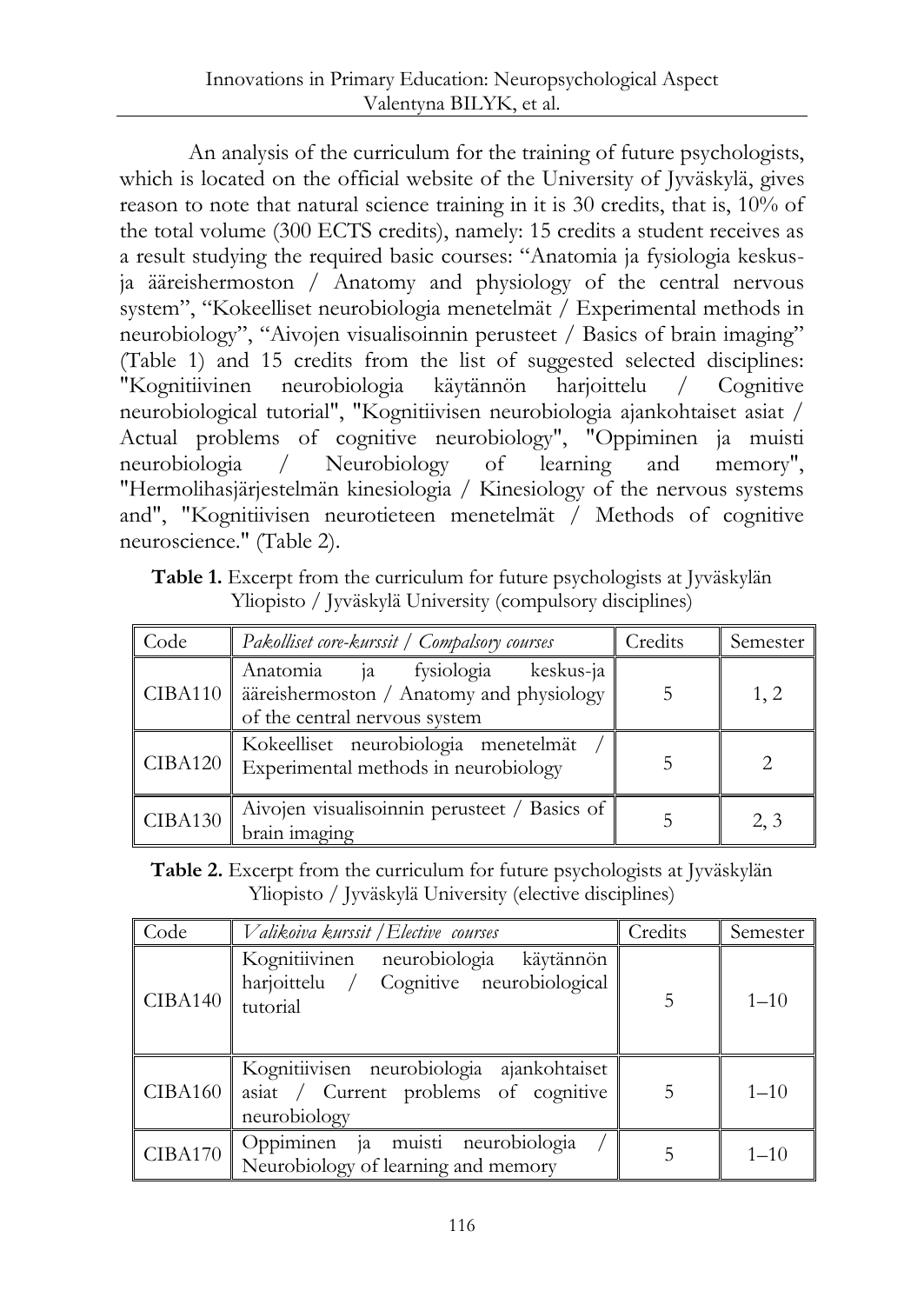| LBIP002        | Hermolihasjärjestelmän kinesiologia<br>Kinesiology of the nervous system   | $1 - 10$ |
|----------------|----------------------------------------------------------------------------|----------|
| <b>CIBA213</b> | Kognitiivisen neurotieteen menetelmät<br>Methods of cognitive neuroscience | $1 - 10$ |
| CIBA510        | Brain<br>Aivotutkimuksen menetelmät<br>research methods                    | $1 - 10$ |

After analyzing the curricula of the disciplines of natural science training defined in the curriculum, we conclude that most of them relate to the study of the neurophysiological nature of cognitive processes and diagnostic methods, and only some of them have a theoretical and educational nature.Thus, carrying out a detailed analysis of the course " Anatomia ja fysiologia keskus-ja ääreishermoston / Anatomy and physiology of the central nervous system", the authors of the curriculum emphasize that it is theoretical, so the teaching methods used only lectures, which highlight the basic principles structure and functioning of the human central nervous system: from the cellular to the systemic level. Upon completion of this course, students are expected to develop knowledge about the structural and functional organization of the central nervous system and understanding of the neurophysiological mechanisms of mental processes (Jabłoński, 2019).

The discipline "Kokeelliset neurobiologia menetelmät Experimental methods in neurobiology" for future psychologists is mandatory for the study of theoretical and practical course and, according to the authors of the curriculum, should be studied by students of psychology after studying the course "Anatomia ja fysiologia keskus-ja äre and physiology of the central nervous system "/ Anatomy and physiology of the central nervous system" (Jabłoński, 2019). The program states that students should know the principles of experimental research in neurobiology, be able to receive and interpret neural signals and understand how the information obtained can be used in the context of future professional activities (Jabłoński, 2019). The value in the theory of the laboratory course "Aivojen visualisoinnin perusteet / Fundamentals of brain imaging", for which students will learn the basics of invasive and non-invasive methods of imaging human brain activity, is, according to the authors of the curriculum, undeniable, since at the end of the course, students realize the benefits and the disadvantages of each of the methods, know where they can be applied, and be able to interpret the results of the research (Jabłoński, 2019).

Elective disciplines on natural science training of future psychologists are offered, as noted by Aalto, & Suutama (2019), aimed at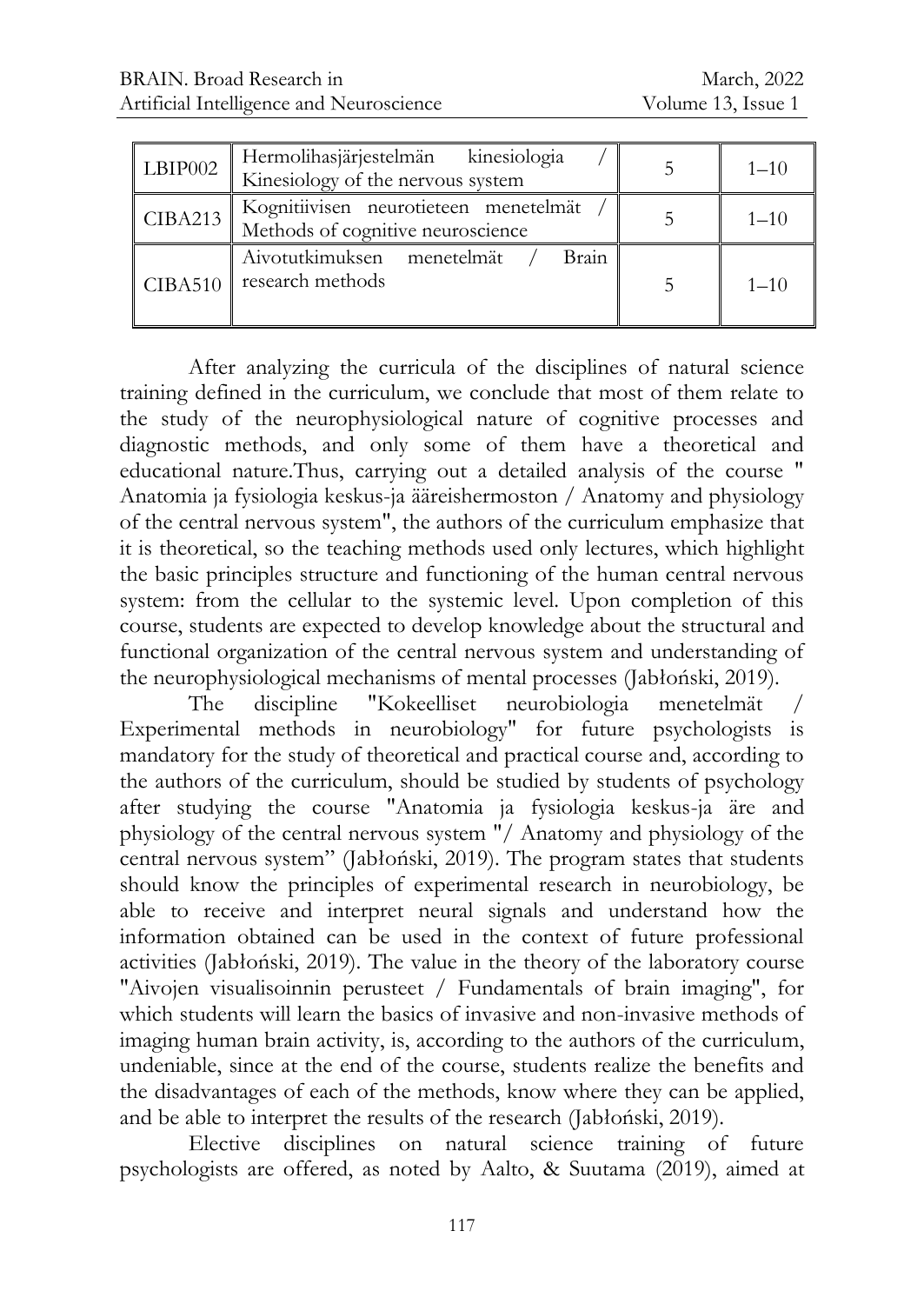deepening and generalizing the neurobiological knowledge acquired by students of psychology during the training of compulsory courses (Jabłoński, 2019). However, the curriculum developers emphasize that not all of them should be selected for study. In the explanatory note to the curriculum, Aalto, & Suutama (2019) indicate that students must choose at least 15 ECTS credits from the proposed list of subjects.

Consider the content of the science and education of the educational institution Turun Yliopisto (University of Turku), which is the second largest institution of higher education in Finland and, according to the Times, is one of the hundred best universities in Europe.

The training of psychologists at the University of Turku lasts for 5.5 years and involves the study of disciplines in the amount of 320 ECTS credits.

As can be seen from Table 3, the natural science training of future psychologists is represented by compulsory basic courses, namely: "Kognitiivisen neuropsykologian perusteet / Basics of cognitive neuropsychology" and "Biologisen tutkimuksen menetelmät psykologiassa / Methods of biological research in psychology", as well as elective courses "Ekologinen psykologia / Environmental psychology", "Oppiminen ja muisti neurobiologia / Neurobiology of learning and memory", "Aivo Tutkimuksen menetelmät / Methods of brain research."

| Table 3. A fragment of the curriculum for future psychologists at Turun Yliopisto |
|-----------------------------------------------------------------------------------|
| / University of Turku (compulsory disciplines)                                    |

| Code                                 | Disciplines                                                                                          | Credits | Semester                    |  |
|--------------------------------------|------------------------------------------------------------------------------------------------------|---------|-----------------------------|--|
|                                      | Pakolliset core-kurssit / Compulsory basic courses                                                   |         |                             |  |
| 2240102                              | Kognitiivisen neuropsykologian perusteet /<br>Fundamentals of cognitive neuropsychology              | 7,5     | 1, 2                        |  |
| 2240152                              | Biologisen tutkimuksen menetelmät<br>psykologiassa / Methods of biological<br>research in psychology | 5       | $\mathcal{D}_{\mathcal{L}}$ |  |
| Valikoiva kurssit / Elective courses |                                                                                                      |         |                             |  |
| 2240160                              | Ekologinen psykologia / Environmental<br>psychology                                                  | 5       | $1 - 11$                    |  |
| 2240170                              | Oppiminen ja muisti neurobiologia<br>Neurobiology of learning and memory                             | 5       | $1 - 11$                    |  |
| 2240510                              | Aivotutkimuksen menetelmät<br>Brain<br>research methods                                              | 5       | $1 - 11$                    |  |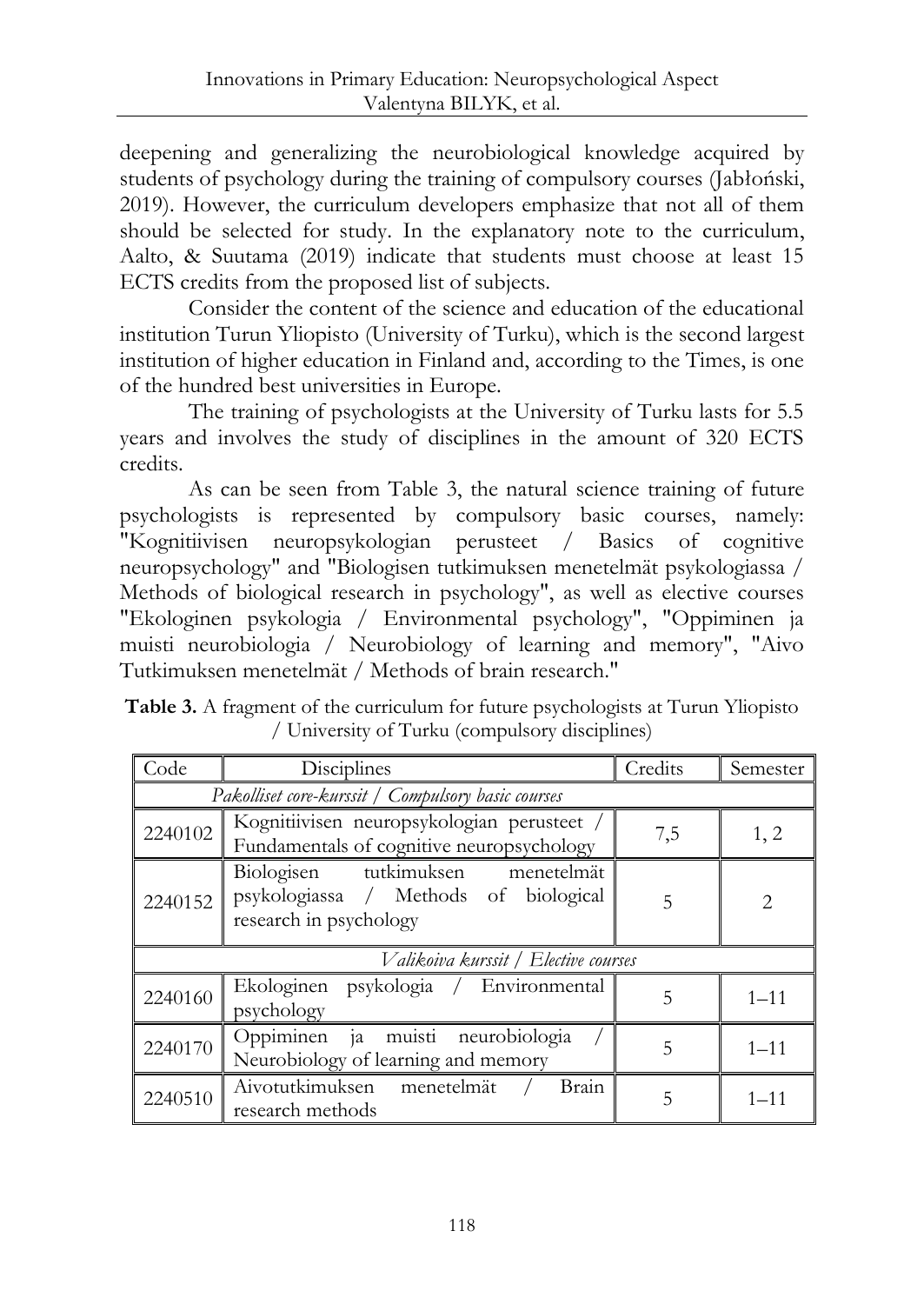It should be noted that although the list of elective courses is much smaller than in the curriculum for future psychologists of the previously analyzed university, but the official website of the Department of Psychology at the University of Turku states that students can choose subjects covered by curricula of other faculties. , and in other institutions of higher education (Armstrong, 2006), and this significantly expands the list of elective subjects.

A detailed analysis of the curriculum for future psychologists at the University of Turku, in particular its section "Antama neuvonta ja ohjaus / Tips and Tricks", gives us reason to believe that, according to the authors of the proposed curriculum, the study of science will help future psychologists to deeply understand neurophysiological processes in neuroanatomical structures and sensory systems; will promote the development of skills to apply instrumental methods to study the physiological functions of the human brain and analyze the results; will teach them to draw conclusions and make the right, scientifically sound professional decisions, as well as to understand the impact of environmental factors on the mental health of the individual (Armstrong, 2006).

Psychology students at Itä-Suomen yliopisto / University of Eastern Finland, as well as at Turun Yliopisto / University of Turku, also last 5.5 years, but study 330 credits, as opposed to 320 credits reflected in the curriculum for future training. psychologists from the previously analyzed University of Finland.

As can be seen from Table 4, the natural science training of future psychologists is represented by one mandatory integrative course "Kognitiivisen neuropsykologian / Cognitive Neuropsychology". 15 EKTS credits are provided for its study during the first two years of study. The total amount of natural science training of future psychologists at the University of Eastern Finland, as stated in the "Suosituksia Opetussuunnitelmaan / Curriculum Recommendations", must be at least 25 ECTS credits. Therefore, students must receive 10 ECTS credits from the List of Elective Courses. It is worth noting that in accordance with the requests of students, the list of elective courses is updated at the university every year. The official website of the Department of Psychology at the University of Eastern Finland states that students can choose subjects that belong to the approved List of elective subjects both within their university and in other higher education institutions in the country and the world.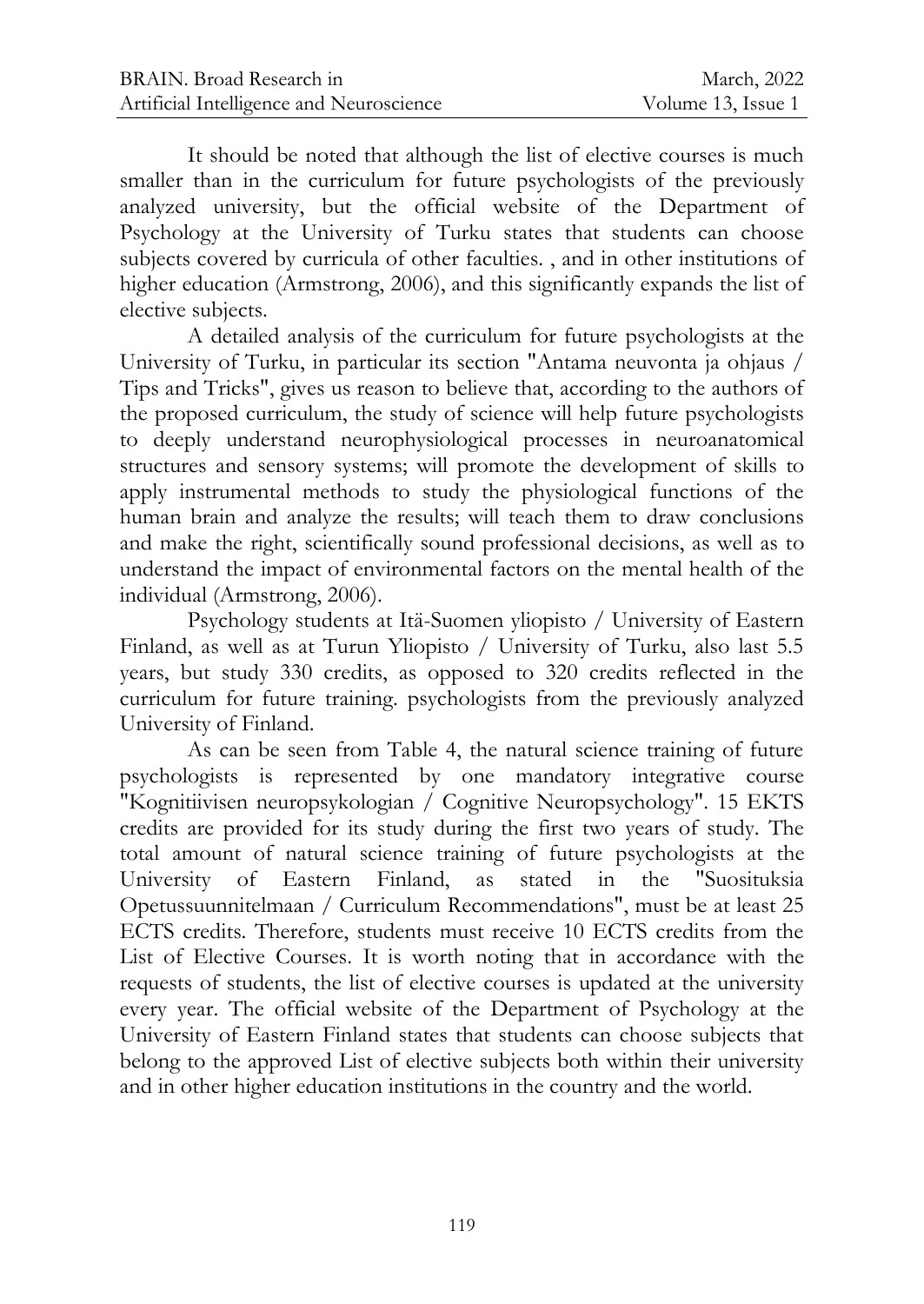**Table 4.** A fragment of the curriculum for future psychologists at Itä-Suomen Yliopisto / University of Eastern Finland (compulsory disciplines)

| Code                                          | Disciplines                                                   | Credits | Semester   |
|-----------------------------------------------|---------------------------------------------------------------|---------|------------|
| Pakolliset kurssit / Compulsory basic courses |                                                               |         |            |
| PSYS02                                        | Kognitiivisen neuropsykologian / Cognitive<br>neuropsychology |         | 1, 2, 3, 4 |

A detailed analysis of the curriculum of the integrative course "Kognitiivisen neuropsykologian / Cognitive neuropsychology" suggests that its structure covers four modules, namely: "Hermoston anatomia / Anatomy of the nervous system" 4 ECTS credits, "Neuroanatomisten rakenteiden fysiologia / Physiology of structures 5 credits ECTS, "Henkisten prosessien geneettinen perusta / Genetic foundations of mental processes" 3 ECTS credits and "Ekopsykologia / Ecopsychology" 3 ECTS credits, which, in the opinion of the mentors of the training of future psychologists, will form students' understanding of the physiological and biochemical mechanisms of mental processes, knowledge of the meaning cerebral cortex and subcortical structures in the control of mental processes and the influence of heredity and environmental factors on the formation of psychophysiological characteristics of a person.

Thus, the analysis of the Finnish higher education system showed that the training of future psychologists in Finnish higher education institutions is carried out in accordance with the approved curriculum with compulsory subjects and disciplines of free choice, which prevail. Interestingly, in addition to the elective subjects proposed by the curriculum, students of psychology can independently choose to study natural sciences, which belong to the curricula of other faculties both within their educational institution and in other institutions of higher education.

Note also that in Finland, the scientific training of future psychologists is a mandatory component of psychological education. Each curriculum contains a justification for the introduction of a particular discipline, including science. All natural science disciplines covered by the training plans for future psychologists are closely related to the practical application of the knowledge gained during their study.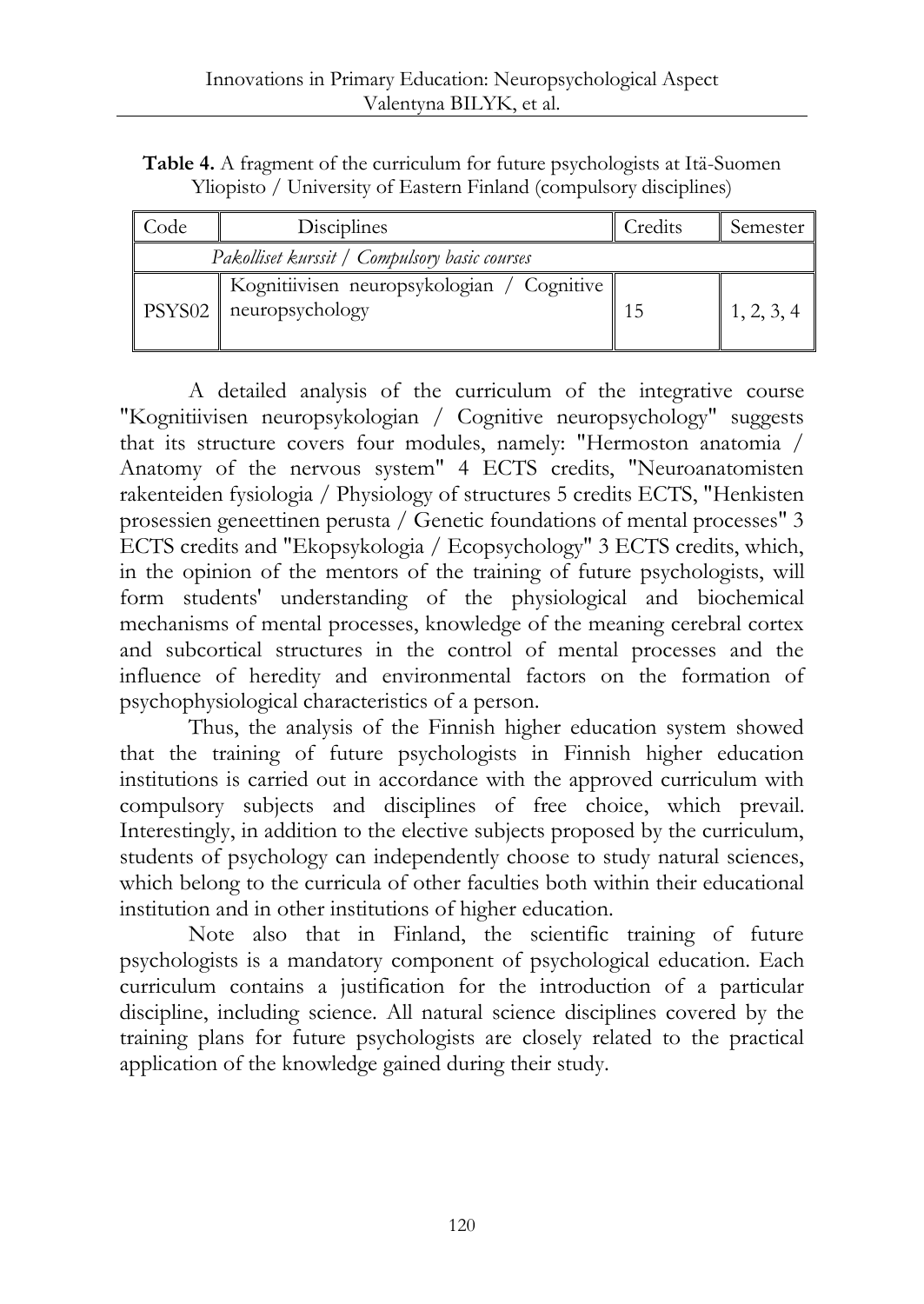## **Analysis of the organization of natural science training of future psychologists in the leading universities of Sweden**

Higher education in Sweden is characterized by a high level of quality and independence of the management of higher education institutions in the organization of the educational process, research and management. In total, there are about 55 higher education institutions in the country, of which 11 have the status of a university.

In Sweden, as in Finland, higher education is a degree, but the training of future psychologists in higher education is carried out on a continuous specialized five-year program, according to which students specialize in certain areas of psychology from the very beginning.

Let's analyze the organization of natural science training of future psychologists in the leading universities of Sweden, namely: Uppsala Universitet / University of Uppsala, Göteborgs universitet / University of Gothenburg and Stockholms universitet (2019) / Stockholm University.

Uppsala universitet / Uppsala universitet - the oldest university in Sweden and all of Scandinavia, has 9 faculties in its structure, including Samhällsvetenskapliga Fakultetsnämnden / Faculty of Social Sciences, where future psychologists are trained.

As a result of our research, it was found that the compulsory natural sciences, which are provided by the curriculum for future psychologists at Uppsala University include only two: "Biologisk Psykologi / Biological Psychology" and "Hjärna och Beteende / Brain and Behavior » (Table 5). For their study, 15 ECTS credits are provided, which is 5% of the total amount (300 credits).

| Code                                      | Disciplines                                          | Credits | Semester |
|-------------------------------------------|------------------------------------------------------|---------|----------|
| Obligatoriska kurser / Compulsory courses |                                                      |         |          |
|                                           | 2PP106   Biologisk Psykologi / Biological psychology |         | 1:2      |
|                                           | 2PS714 Hjärna och Beteende / Brain and behavior      |         | 3:4      |

**Table 5.** A fragment of the curriculum for future psychologists at Uppsala University (compulsory disciplines)

A detailed analysis of the målet / objectives, innehåll / content and förväntade / resultat expected results defined in the science curriculum indicates their professional use. Thus, the developers of the Kursplan för Biologisk Psykologi / biological psychology program note that after completing the course, the student should be able to: explain in detail the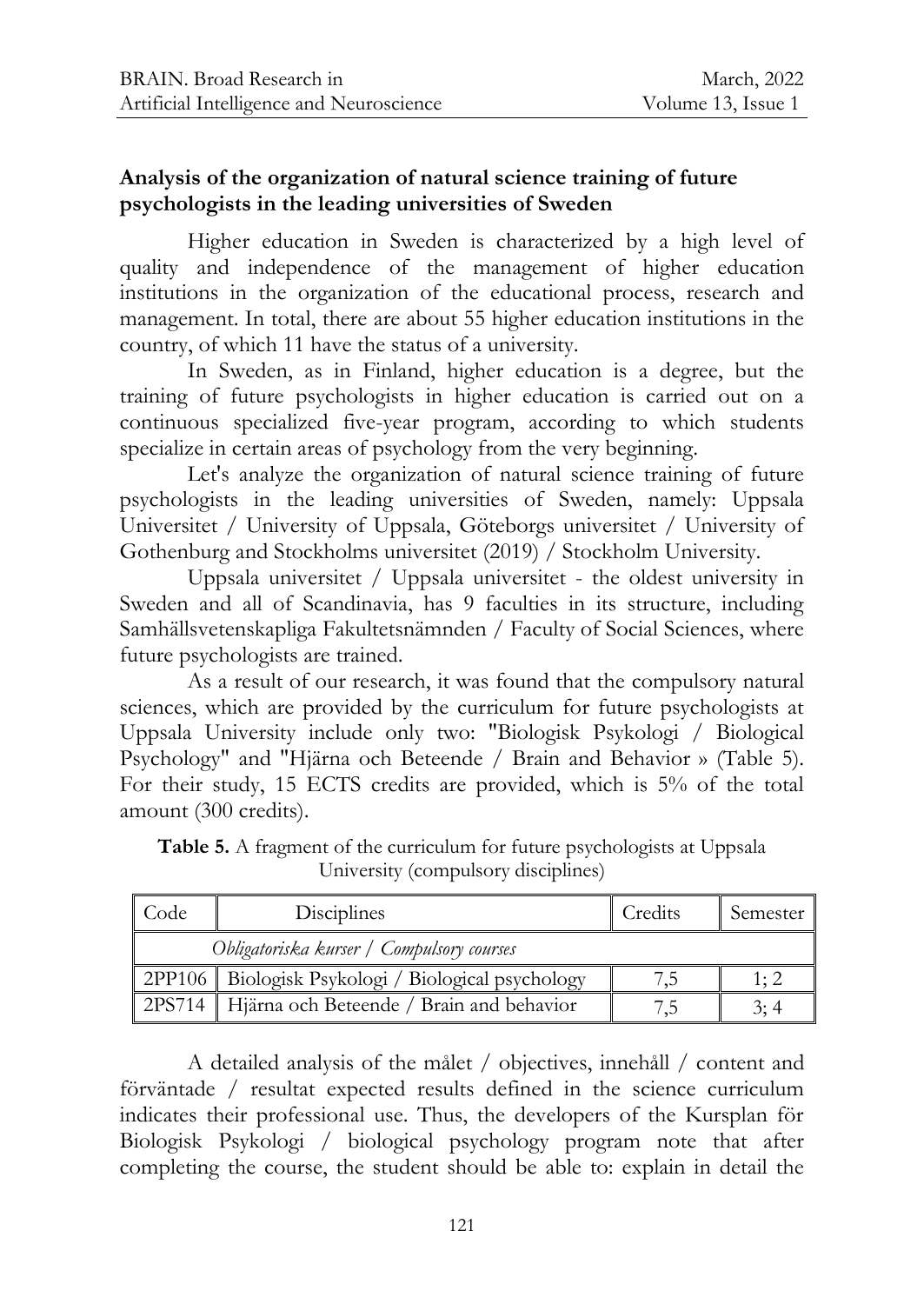anatomical structure of the human nervous system, the structure and functions of individual nerve cells, the mechanisms of intracellular and intercellular, both electrical and chemical transmission of excitation; describe the main stages of development of the human nervous system, starting from the embryonic period; taking into account the theory and conclusions about the development of the human nervous system, predict evolutionary prospects. In addition, the authors of the program argue, students should understand: how hormonal activity and biological rhythms can affect human behavior, for example, in relation to sleep, alertness and response to stress, as well as when and for what purpose it is advisable to use methods of physiological or structural measurements in brain research (Univerzita Palackého v Olomouci, 2017).

To achieve such results, according to the curators of the outlined training course, it is advisable to organize classes in the form of lectures, laboratory work and individual research. The learning outcomes indicated in the program are evaluated through final testing and on the basis of the defense of individual scientific research (Univerzita Palackého v Olomouci, 2017).

Analyzing the curriculum of the discipline "Hjärna och Beteende / Brain and Behavior", we came to the conclusion that this course is a logical continuation of the course "Biologisk Psykologi / Biological Psychology", because, according to its authors, aimed at in-depth and more detailed study of biological mechanisms of perception, memory, learning, emotions, language, sleep (Univerzita Palackého v Olomouci, 2017).

We consider it expedient to note that in the curriculum of training of future psychologists analyzed by us there are no selected disciplines. However, the instruction in the curriculum, which is available on the official website of the Institutionen för Psykologi / Department of Psychology, Uppsala University, states that knowledge of ej obligatoriskt / additional courses, including science, the student can get in two ways: either he chooses already existing courses at the university, or a group of students chooses the direction in which they want to gain in-depth knowledge, and together with the responsible teacher make a proposal for the curriculum, which is approved by the head of the department. The curriculum should contain: the purpose, objectives and content of the discipline, methods of teaching and diagnosing the acquisition of educational material, as well as a list of educational and scientific literature (Univerzita Palackého v Olomouci, 2017).

Göteborgs universitet / University of Gothenburg is the third oldest university in Sweden, with 8 faculties, including the Samhällsvetenskapliga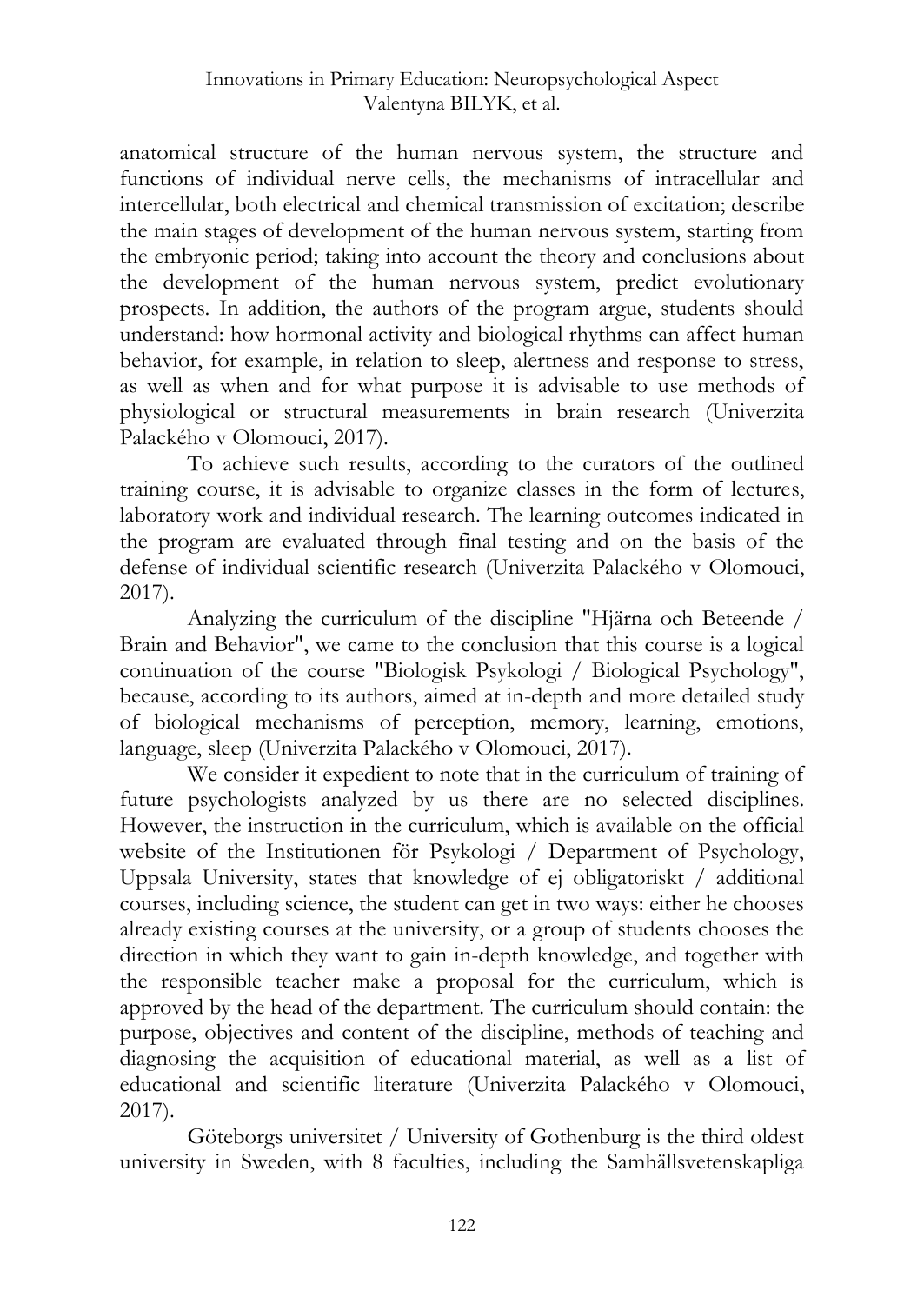Fakulteten / Faculty of Social Sciences, which reports to the Institutionen för Psykologi / Department of Psychology.

Analyzing the curricula for the training of future psychologists at the University of Gothenburg, we found that natural science training is represented by three disciplines: "Kognitiv Neurovetenskap / cognitive neuroscience", "Biologiska Mekanismer av Mentala Processer / Biological mechanisms of mental processes" and "Miljöpsykellan: Interaktion Mental Processes och Miljö / Environmental Psychology: Human-Environment Interaction ". For its implementation, 37.5 ECTS credits are provided, which is almost 2.5 times more than in the curricula for training future psychologists at the previously analyzed Uppsala University (Table 6).

**Table 6.** A fragment of the curriculum for future psychologists at the University of Gothenburg

| Code   | Disciplines                                                                                                           | Credits | Semester |  |  |
|--------|-----------------------------------------------------------------------------------------------------------------------|---------|----------|--|--|
|        | Obligatoriska kurser / Compulsory basic courses                                                                       |         |          |  |  |
| PC2129 | Kognitiv Neurovetenskap / Cognitive<br>neuroscience                                                                   | 15      | 1; 2     |  |  |
| PX1161 | Biologiska Mekanismer av Mentala<br>Processer / Biological mechanisms of mental<br>processes                          | 15      | 3;4      |  |  |
| PX1102 | Miljöpsykologi: Interaktion Mellan Människa<br>och Miljö / Environmental psychology:<br>human-environment interaction | 7.5     |          |  |  |

A thorough analysis of the science curricula reflected in the curriculum for future psychologists at the University of Gothenburg suggests that, although they differ in name from the disciplines at Uppsala University, they have much in common in terms of content.

The program of the discipline "Kognitiv Neurovetenskap / Cognitive Neuroscience", contained in the curriculum of the University of Gothenburg, in purpose, content and expected learning outcomes is completely similar to the discipline "Biologisk Psykologi / Biological Psychology" in the curriculum of Uppsala University.

The discipline "Biologiska Mekanismer av Mentala Processer / Biological mechanisms of mental processes" studied by studentspsychologists of the University of Gothenburg, as well as the discipline "Hjärna och Beteende / Brain and behavior" from the curriculum of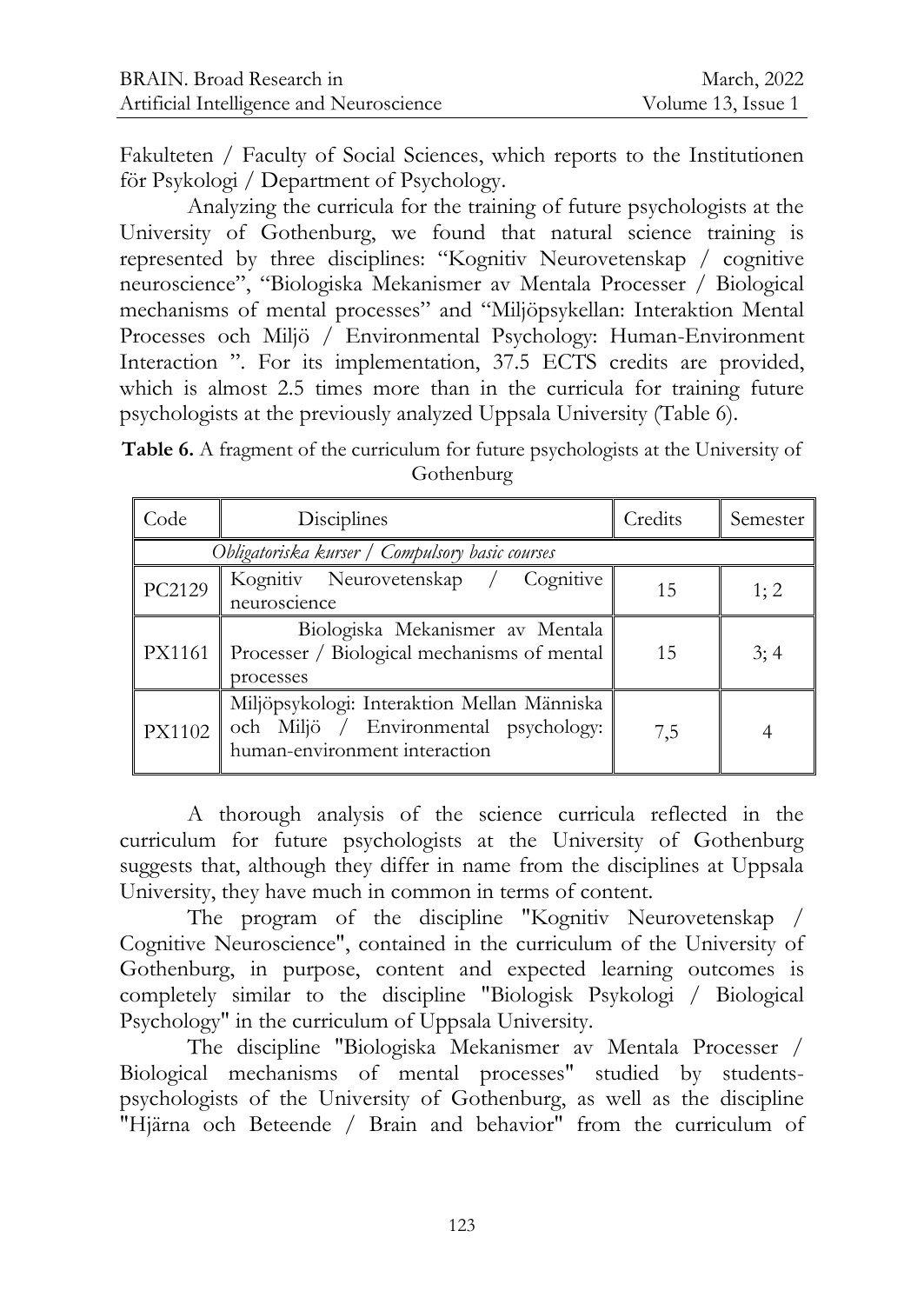Uppsala University involves the study of physiological mechanisms of attention. , learning, consciousness, emotions, speech and sleep.

However, despite the significant similarity in the content of science disciplines at the Universities of Gothenburg and Uppsala, we found that the discipline "Miljöpsykologi: Interaktion Mellan Människa och Miljö / Environmental Psychology: Human-Environmental Interaction" is not studied by future psychologists, and is only in the list of compulsory disciplines of the University of Gothenburg.

According to Lomberg (2019), the author of the curriculum for the discipline "Miljöpsykologi: Interaktion Mellan Människa och Miljö / Environmental Psychology: Human-Environment Interaction environment "the subject of her training is the analysis of the nature of environmental problems from a psychological point of view. This course, as the scientist notes, on the one hand, forms in future psychologists knowledge about the influence of environmental factors on the mental state of a person, and on the other hand, it illuminates the features of the influence of human activity on the state of the environment.

Stockholms universitet (2019) / Stockholm University is one of the largest educational and research centers in Europe and, according to the Academic Ranking of World Universities, is one of the fifty best universities in Europe and hundreds of the best universities in the world (Spencer, & Spencer, 2008).

Given the above, we consider it appropriate in our study to analyze the state of implementation of natural science training of future psychologists at Stockholm University.

A fragment of the curriculum for future psychologists at this University is shown in Table 7.

| Code                                            | Disciplines                                                                    | Credits | Course  |
|-------------------------------------------------|--------------------------------------------------------------------------------|---------|---------|
| Obligatoriska kurser / Compulsory basic courses |                                                                                |         |         |
| PB1001                                          | Grunderna för biologi / Fundamentals of<br>biology                             |         |         |
| PSPR08                                          | Neurovetenskap kognition och lärande<br>Neuroscience of cognition and learning | 20      | 1; 2; 3 |

**Table 7.** A fragment of the curriculum for future psychologists at Stockholms universitet / Stockholm University

*Thus, the analysis of the curriculum for the training of future psychologists at Stockholm University showed that science training is 25 ECTS credits or 8% of the total (300 credits) and is represented by two disciplines: "Grunderna för biologi /*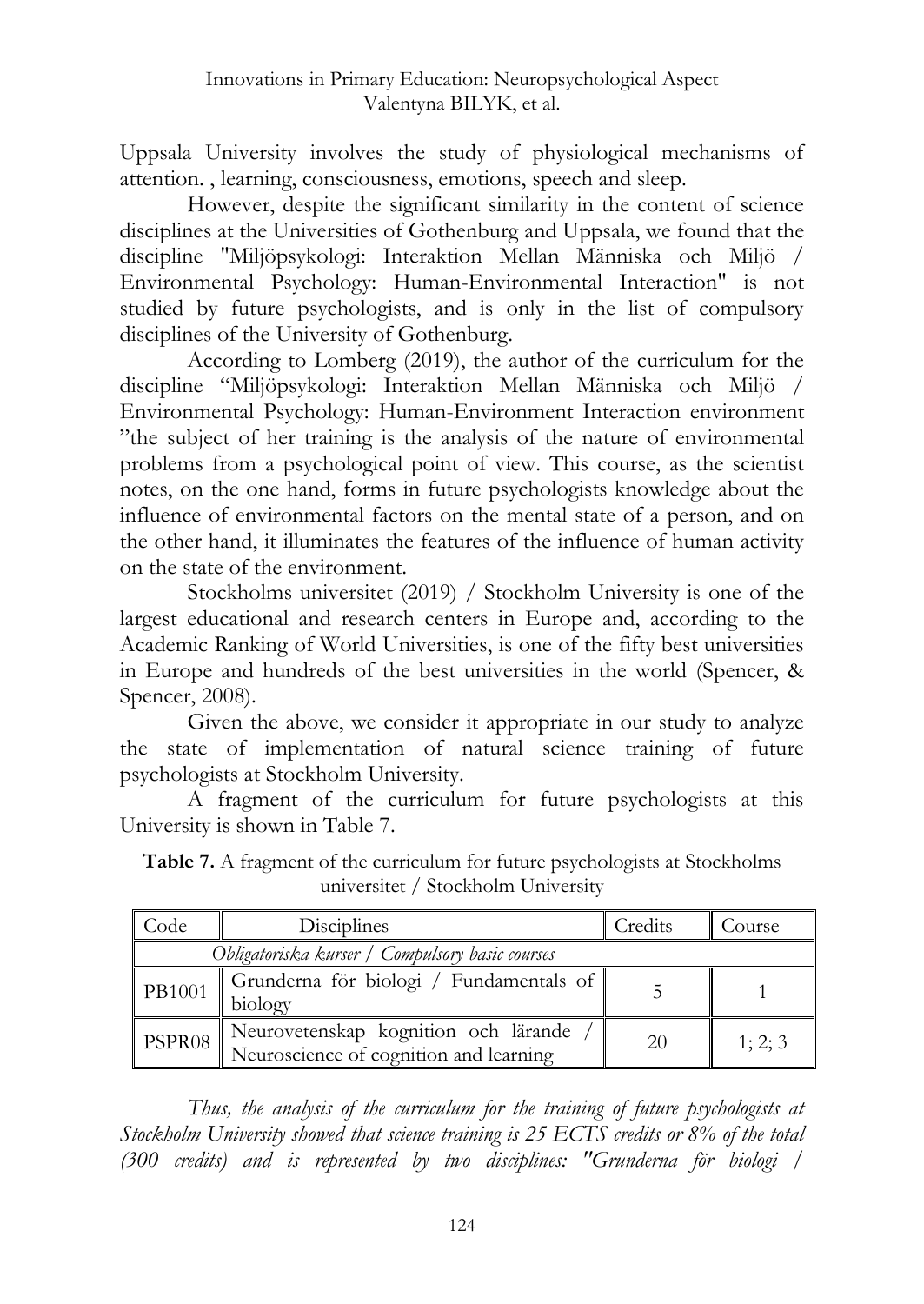*Fundamentals of Biology" and "Neurovetenskap kognition" och lärande / Neuroscience of cognition and learning "(Table 7).*

*The authors of the curriculum for the discipline "Grunderna för Biologi / Fundamentals of Biology" claim that the purpose of this course, on the one hand, is to form future psychologists' knowledge of biology: anatomy, physiology, genetics and ecology, and on the other - to motivate them to study the basics of biology as a theoretical basis for specialized disciplines in professional training.*

*The structure of the course "Neurovetenskap Kognition och Lärande / Neuroscience of cognition and learning" differs from all other previously analyzed courses. This discipline is studied during three years of study, ie almost the entire period of training of future psychologists at the bachelor's level. For its study, 20 ECTS credits were allocated, which are evenly distributed among the structural units (modules) of the discipline.*

A detailed analysis of the working curriculum for the discipline "Neurovetenskap Kognition och Lärande / Neuroscience of Cognition and Learning", which is available on the official website of Stockholm University, showed that the first module of this discipline is introductory. It summarizes and details the knowledge about the structural and functional organization of the human nervous system, which students received during the course "Grunderna för Biologi / Fundamentals of Biology". Psychology students start studying the discipline "Neurovetenskap Kognition och Lärande / Neuroscience of Cognition and Learning" in the second semester of the first year of study, immediately after completing the course "Grunderna för Biologi / Fundamentals of Biology". In the process of studying the following modules of the course "Neurovetenskap Kognition och Lärande / Neuroscience of Cognition and Learning" psychology students develop competencies in: search and generalization of research literature on neuroscience, understanding the nature of mental processes and their correction taking into account biological factors.

#### **Discussion**

Thus, the analysis of the Swedish higher education system showed that the country's higher education institutions provide educational services in accordance with European standards that meet the level of "Bachelor's / Bachelor's", "Master's / Master's" and "PhD / Doctor of Philosophy (PhD)". However, for some areas of training for future professionals, including future psychologists, there is a continuous specialized five-year education.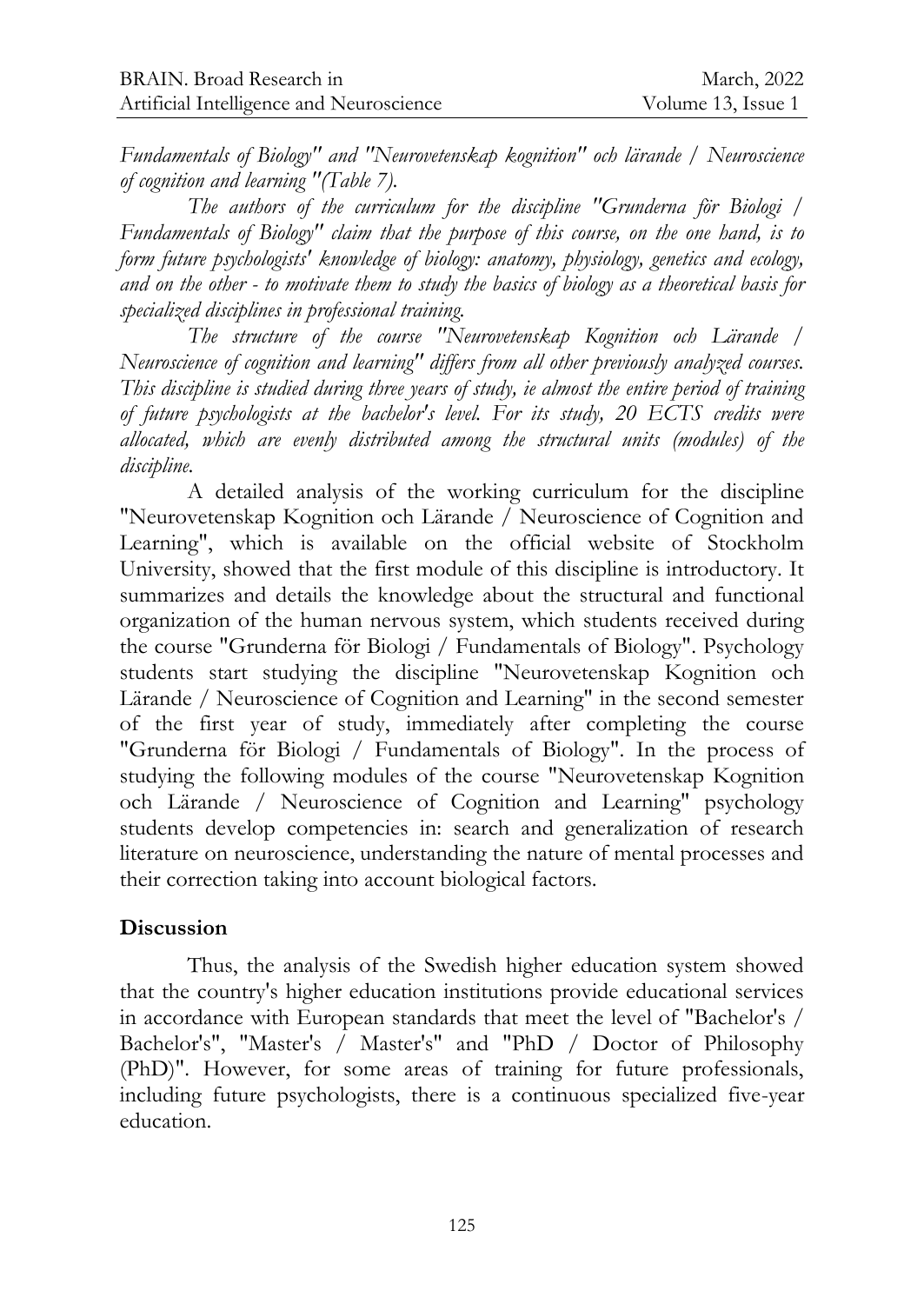A positive trend is the fact of increasing participation of students in the choice of disciplines of the natural science cycle with a clear neuroscientific bias (with one - several mandatory integrative courses (such as "Kognitiivisen neuropsykologian / Cognitive neuropsychology) from the approved list of disciplines and in other higher education institutions of the country and the world. This corresponds to two key trends in the development of higher education in Europe: first, the change in the role of the teacher from universal to consultative and organizational, and the student to a self-managed motivated personality (Zlatea, & Cucui, 2015). Secondly, by abandoning the stereotype of "getting an education" and affirming the principle of combining educational experience with one's own, with the need to learn independently and throughout life, to build personal professional tools in a flexible educational environment (Castañeda, Dabbagh, & Torres-Kompen, 2017).

Unfortunately, it has been noticed that there is still an ethical, categorical and deontological barrier in the interaction of psychology and neuroscience. This is due to the established tradition of distinguishing these disciplines, the difficulty of conducting neurophysiological diagnostics in psychotherapeutic practice, and the fact that neurophysiology is not traditionally used in cases of neurological norm (Bush, 2015). Despite this, neurophysiological data are increasingly taken into account in the prevention of ethical conflicts in management, in the practice of judicial, educational, sports and management activities, and therefore are widely implemented in the educational process at the faculties of psychology.

The study confirmed that the application of neuroscience in education in general is an interdisciplinary study of the relationship of external educational and psychological influences on the neural mechanisms of cognitive activity. Previously, educational theories contained a priori arguments about the validity of neuroscientific data for didactics and used only psychology "in its pure form." This distinguished both teachers and psychologists from the natural, especially reflexive basis of cognitive (didactics) and behavioral (education) processes. Currently, neuroscience and the humanities interact to maintain the brain in optimal adequate health in all types of influences and interactions (Thomas, Ansari, & Knowland, 2019). In the long run, such interactions should influence educational policy, the management of educational processes, and the day-to-day teaching practices of schools, colleges, and universities.

The analysis of compulsory and variable components of higher psychological education programs in Finland and Sweden confirms the fact that, despite the many modalities, psychology needs to update the basic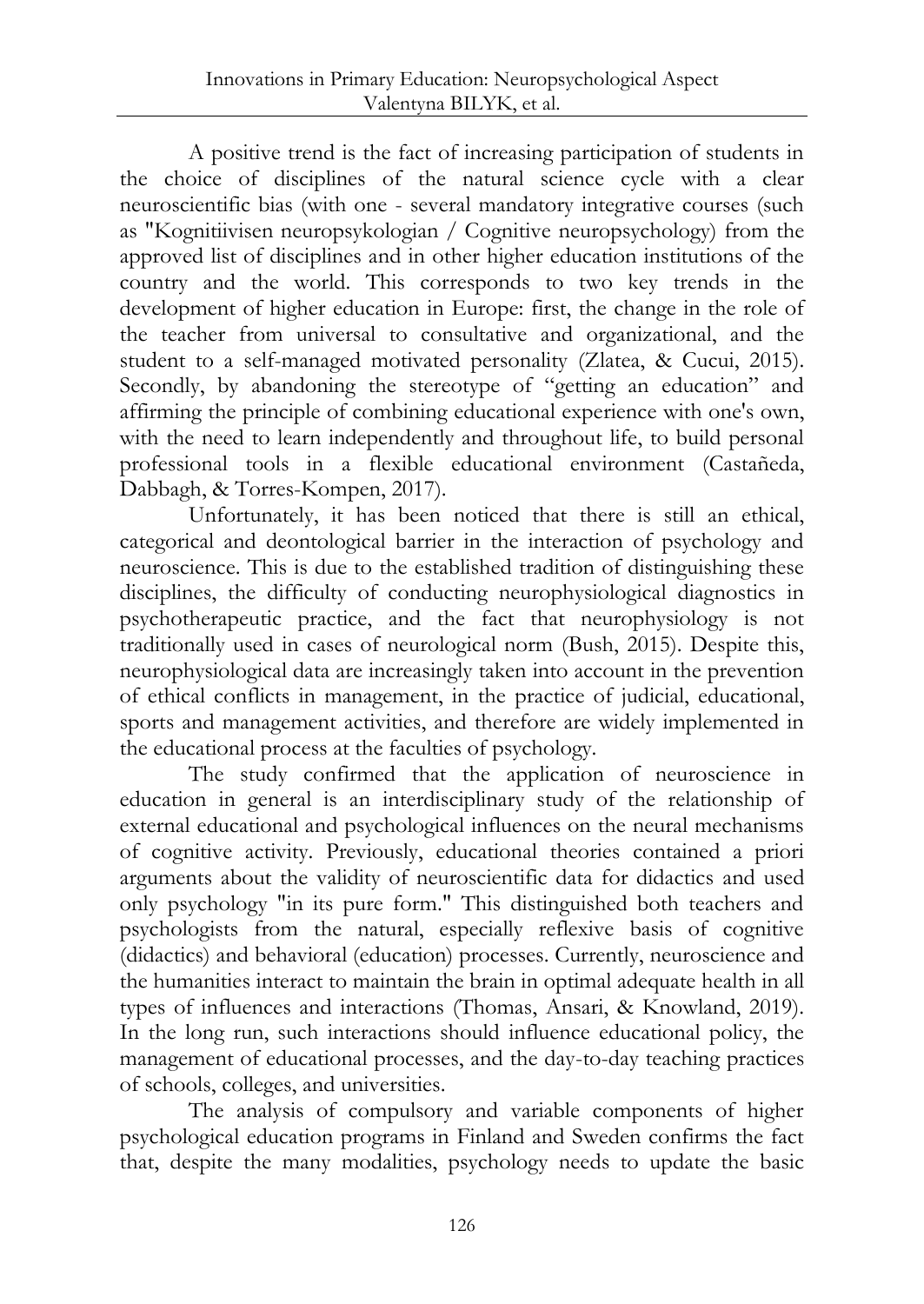theories. The inclusion of neuroscientific advances in psychological and psychotherapeutic practice can accelerate therapeutic work, as it will correct not only the exogenous causes of cognitive impairment, but also their neurophysiological component. In addition, knowledge of the mechanisms of the brain will affect the psychological and educational practice, as well as the organization of therapeutic, corrective or educational environment (Alloway, & Alloway, 2014).

Natural science training for future psychologists in higher education institutions in Sweden and Finland is mandatory. It is also interesting to note that the curricula for the training of students of psychology contain a minimum of mandatory subjects for study, including science. Elective subjects, they can independently choose from the disciplines available in the institution of higher education list of additional courses or ask the curators to develop new courses in the area in which they need to gain in-depth knowledge.

Thus, analyzing the uniqueness of natural science training of future psychologists in higher education institutions in Finland and Sweden, we observe similarities in its implementation in higher education institutions in the countries analyzed above.

Thus, in higher education institutions in Finland and Sweden, as well as in the United States and Canada, students of psychology have the opportunity to choose elective science disciplines both at home and abroad, or even in other higher education institutions. The curricula for future psychologists in higher education institutions in Finland and Sweden include integrative science courses, and training is based on a competency-based approach in Spain, Italy, Poland, Hungary and the Czech Republic. Natural science training of future psychologists in Finland and Sweden, as well as in all the above-mentioned higher education institutions, is compulsory and has a professional orientation and involves the formation of relevant competencies.

Schwartz, Lilienfeld, Meca, & Sauvigné (2016) warn against extremes, which are often followed by psychologists. These extremes are that some psychologists believe that higher mental activity is almost unrelated to nervous function. The other part believes the opposite: the achievements of neuroscience will gradually displace psychology from therapeutic practice (eliminative reductionism). In fact, it is necessary to find a balance between the growing popularity of psychology and the rapid development of neuroscientific research (Schwartz, Lilienfeld, Meca, & Sauvigné, 2016). Scientists see the solution to the problem in the field of psychological education and practice, in particular in the appropriate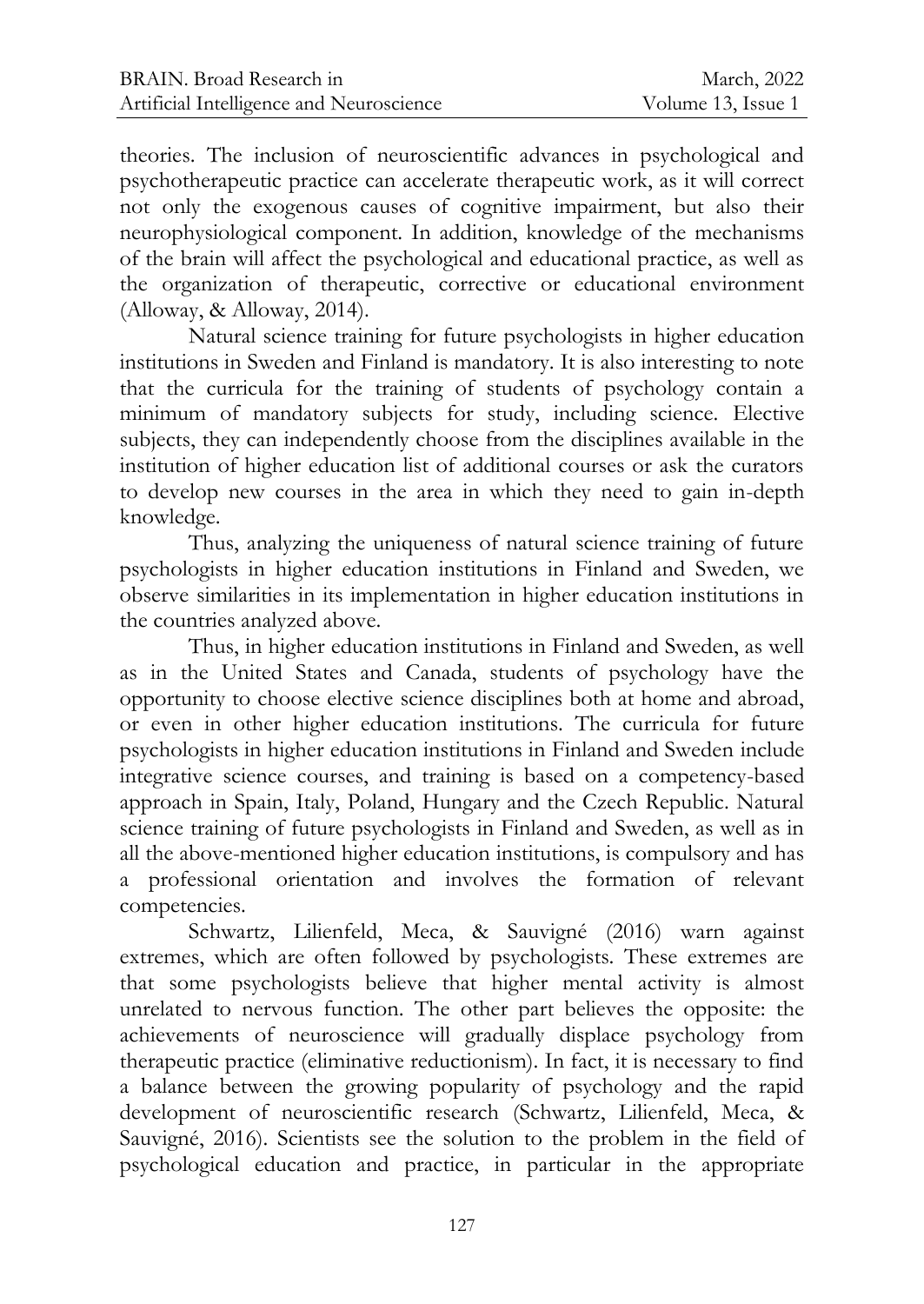combination of social and natural components in the content of education and self-improvement of specialists, which is observed in the educational environment of the studied educational institutions.

# **Conclusions**

So, a detailed analysis of the curriculum for the training of future psychologists at the universities of Sweden and Finland gives us grounds to assert that the study of the disciplines of natural science training of incentives in order to help future psychologists deeply understand the neurophysiological processes in neuroanatomical structures and sensory systems; promote the development of skills to apply instrumental methods to study the physiological functions of the human brain and analyze the results; teach them to draw conclusions and make correct, scientifically grounded professional decisions, as well as be aware of the influence of environmental factors on the mental health of an individual.

The content of the natural science component of education in the studied educational institutions involves the formation of neurophysiological and environmental competencies on the development of the human nervous system, nervous system plasticity, physiological mechanisms of mental processes and human interaction with the environment, including the impact of environmental factors on the mental state; understanding of the mechanisms underlying the dysfunctions of the autonomic and central nervous system, including diseases of the autonomic nervous system and brain disorders, as well as strategies for their correction; awareness of the feasibility of using in psychological practice of physiological research methods and methods of biological statistics; readiness to plan, implement and apply physiological techniques in future professional activities and interpret their results.

It is established that in higher education institutions of Finland, natural science training of future psychologists is carried out in accordance with the approved curriculum, which substantiates the feasibility of studying each compulsory discipline and training courses of students' choice.

In addition to the selected natural science disciplines proposed in the curriculum, students in higher education institutions in Finland have the right to independently choose for study the natural sciences that belong to the curricula of other faculties both within their own educational institution and in other institutions of higher education in the world.

The curricula for the training of future psychologists in Swedish higher education institutions list only the natural sciences that are compulsory for study. Elective courses are chosen by psychology students in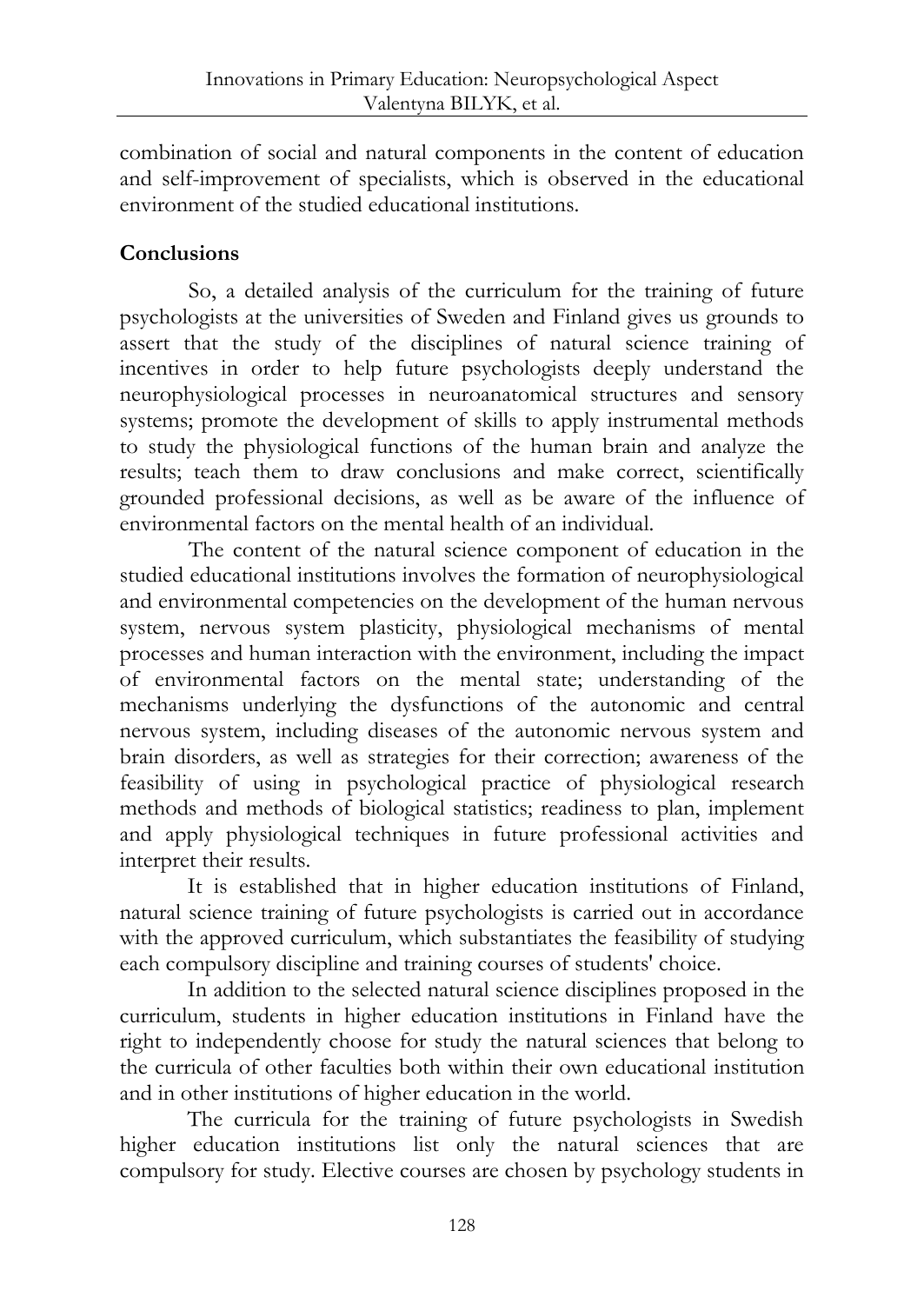Swedish higher education institutions independently from the list of additional courses available in higher education institutions, or if there is no required discipline in the curriculum, they have the right to apply to the curator or head of the department. requesting the development of new training courses in the area in which they require in-depth knowledge. It is emphasized that students together with the responsible teacher make a proposal for the program of a new course.

In addition, an important role in the formation of neurophysiological, environmental and other natural science competencies is given to the personal experience of the student. As part of a personal educational trajectory, the student not only has the opportunity to choose inuniversity and out-of-university courses, but also to gain experience in laboratories, industrial practices in the performance of individual research tasks.

# **References**

- Aalto, J., & Suutama, T. (2017). *Opetussuunnitelmat 2017–2020. Kasvatustieteiden ja psihologijan tiedikunta* [Curricula 2017–2020. Faculty of Education and Psychology].
- [https://www.jyu.fi/edupsy/fi/laitokset/psykologia/opiskelu/opetussuunnitelmat/](https://www.jyu.fi/edupsy/fi/laitokset/psykologia/opiskelu/opetussuunnitelmat/psy-opinto-opas-2017-2024.pdf) [psy-opinto-opas-2017-2024.pdf.](https://www.jyu.fi/edupsy/fi/laitokset/psykologia/opiskelu/opetussuunnitelmat/psy-opinto-opas-2017-2024.pdf)
- Alloway, T. P., & Alloway, R. G. (2014). *Understanding working memory*. Sage Publications Ltd. [https://us.sagepub.com/en-us/nam/understanding](https://us.sagepub.com/en-us/nam/understanding-working-memory/book241272)[working-memory/book241272](https://us.sagepub.com/en-us/nam/understanding-working-memory/book241272)
- Armstrong, М. A. (2006). *Handbook of human resource management practice*. London: Kogan Page Limited. [https://books.google.com.ua/books/about/A\\_Handbook\\_of\\_Human\\_Re](https://books.google.com.ua/books/about/A_Handbook_of_Human_Resource_Management.html?id=D78K7QIdR3UC&redir_esc=y) [source\\_Management.html?id=D78K7QIdR3UC&redir\\_esc=y](https://books.google.com.ua/books/about/A_Handbook_of_Human_Resource_Management.html?id=D78K7QIdR3UC&redir_esc=y)
- Baddeley, A. (2017). *Working memory, thought, and action*. Oxford: Oxford University Press. [https://oxford.universitypressscholarship.com/view/10.1093/acprof:oso/](https://oxford.universitypressscholarship.com/view/10.1093/acprof:oso/9780198528012.001.0001/acprof-9780198528012) [9780198528012.001.0001/acprof-9780198528012](https://oxford.universitypressscholarship.com/view/10.1093/acprof:oso/9780198528012.001.0001/acprof-9780198528012)
- Bagozzi, R. P., & Lee, N. (2017). Philosophical foundations of neuroscience in organizational research: аunctional and nonfunctional approaches. *Organizational Research Methods, 22(1), 299-331.* <https://doi.org/10.1177/1094428117697042>
- Becker, N. (2014). Mehr verstehen, besser handeln? Zum Verhältnis von Pädagogik und Neurowissenschaften [Understand more, act better? On the relationship between education and neuroscience]. *Zeitschrift für Pädagogik*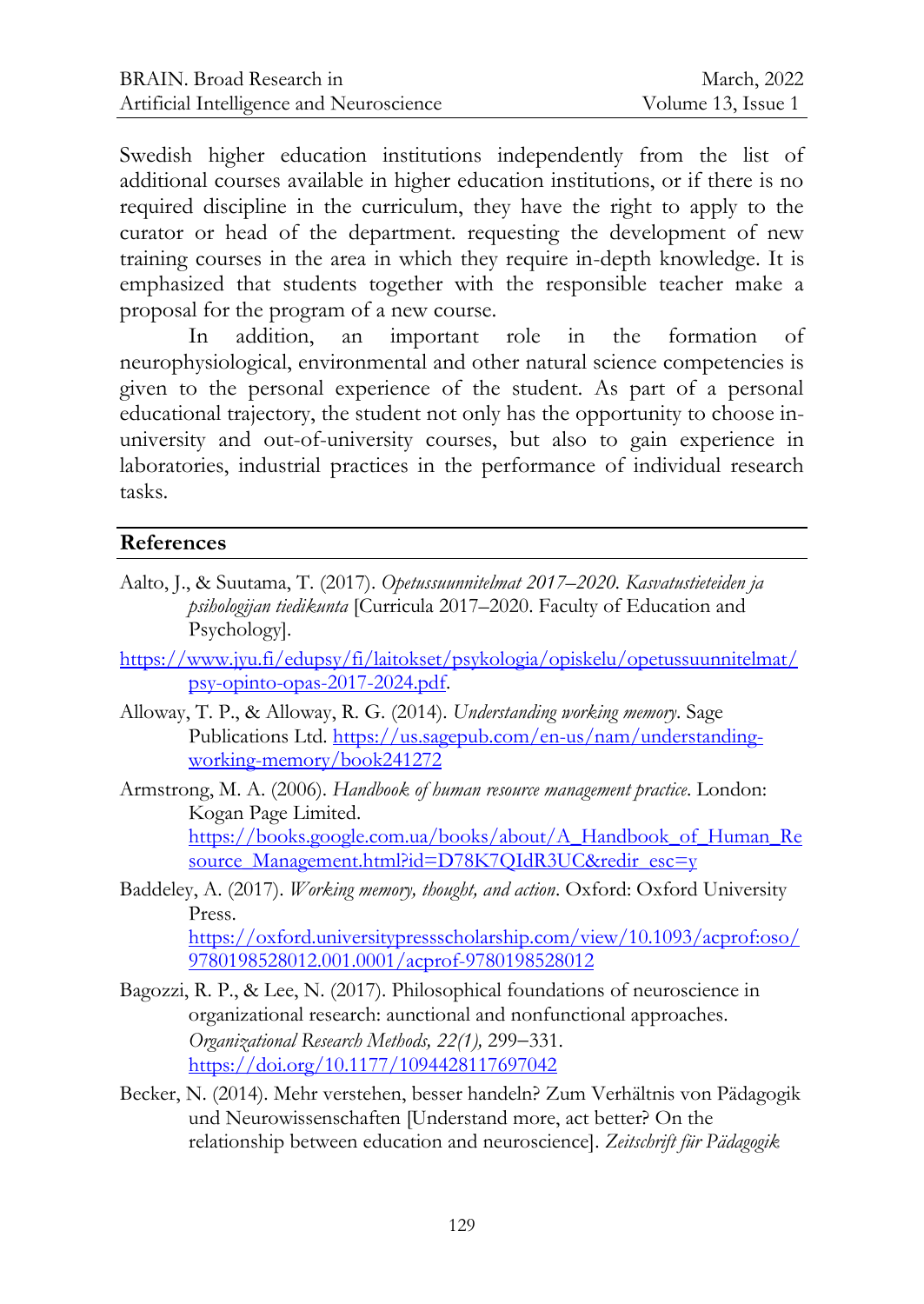[Journal of Education], 60, 208-225. [https://www.pedocs.de/frontdoor.php?source\\_opus=9095](https://www.pedocs.de/frontdoor.php?source_opus=9095)

- Bush, Sh. S. (2015). *Ethical decision making in clinical neuropsychology*. Oxford: Oxford University Press. [https://www.amazon.com/Ethical-Decision-Making-](https://www.amazon.com/Ethical-Decision-Making-Clinical-Neuropsychology/dp/0195328221)[Clinical-Neuropsychology/dp/0195328221](https://www.amazon.com/Ethical-Decision-Making-Clinical-Neuropsychology/dp/0195328221)
- Castañeda, L., Dabbagh, N., & Torres-Kompen, R. (2017). Personal learning environments: research-based practices, frameworks and challenges. *Journal of New Approaches in Educational Research, 6(1), 1–2.* <https://naerjournal.ua.es/article/view/v6n1-introduction>
- Jabłoński, S. (2019). *Biologiczne podstawy zachowania: рrogram* [The biological basis of behaviour: program]. [https://usosweb.amu.edu.pl/kontroler.php?\\_action=actionx:katalog2/prze](https://usosweb.amu.edu.pl/kontroler.php?_action=actionx:katalog2/przedmioty/pokazPrzedmiot(prz_kod:08-PSZ5-BPZ)) [dmioty/pokazPrzedmiot\(prz\\_kod:08-PSZ5-BPZ\).](https://usosweb.amu.edu.pl/kontroler.php?_action=actionx:katalog2/przedmioty/pokazPrzedmiot(prz_kod:08-PSZ5-BPZ))
- Lomberg, M. (2019). *Miljöpsykologi: Interaktion mellan människa och miljö: рrogram* [Environmental psychology: interaction between man and environment: рrogram].

[https://utbildning.gu.se/kurser/kurs\\_information/?courseId=PX1102](https://utbildning.gu.se/kurser/kurs_information/?courseId=PX1102)

- Martynenko, S. (2013). *Yevropeyskyy prostir vyshchoyi osvity: tendentsiyi rozvytku ta priorytety. Osvitni reformy: misiya, diysnist, refleksiya* [European higher education area: development trends and priorities. Educational reforms: mission, reality, reflection]. Kyiv: Edelweiss Publishing Company LLC. [http://nbuv.gov.ua/UJRN/ocvit\\_2013\\_2\\_22](http://nbuv.gov.ua/UJRN/ocvit_2013_2_22)
- Randolph, C., McCrea, M., & Barr, W. B. (2005). Is neuro-psychological testing useful in the management of sport-related concussion? *Journal of Athletic Training, 40(3)*, 139–154. <https://www.ncbi.nlm.nih.gov/pmc/articles/PMC1250250/>
- Ross, J. M., Duperrouzel, J., Vega, M., & Gonzalez, R. (2016). The neuropsychology of risky sexual behavior. *Journal of the International Neuropsychological Society*, 22(6), 586–594. <https://doi.org/10.1017/S1355617716000400>
- Sala, G., & Gobet, F. (2017). Does far transfer exist? Negative evidence from chess, music, and working memory training. *Current Directions in Psychological Science*, *26*, 515–520. <https://journals.sagepub.com/doi/full/10.1177/0963721417712760>
- Schwartz, S., J., Lilienfeld, S. O., Meca, A., & Sauvigné, K. C. (2016). The role of neuroscience within psychology: a call for inclusiveness over exclusiveness. *American Psychologist, 71(1)*, 52–70. <https://pubmed.ncbi.nlm.nih.gov/26766765/>
- Słoniak, R (2012). *Wpływ Tapingu Rehbilitacyjnego na ruchomość kręgosłupa* [Effect of rehabilitation taping on the mobility of the spine]. [https://docplayer.pl/amp/6288208-Iv-miedzynarodowe-dni-rehabilitacji-](https://docplayer.pl/amp/6288208-Iv-miedzynarodowe-dni-rehabilitacji-rzeszow-16-17-lutego-2012r-program-szczegolowy-16-lutego-czwartek.html)